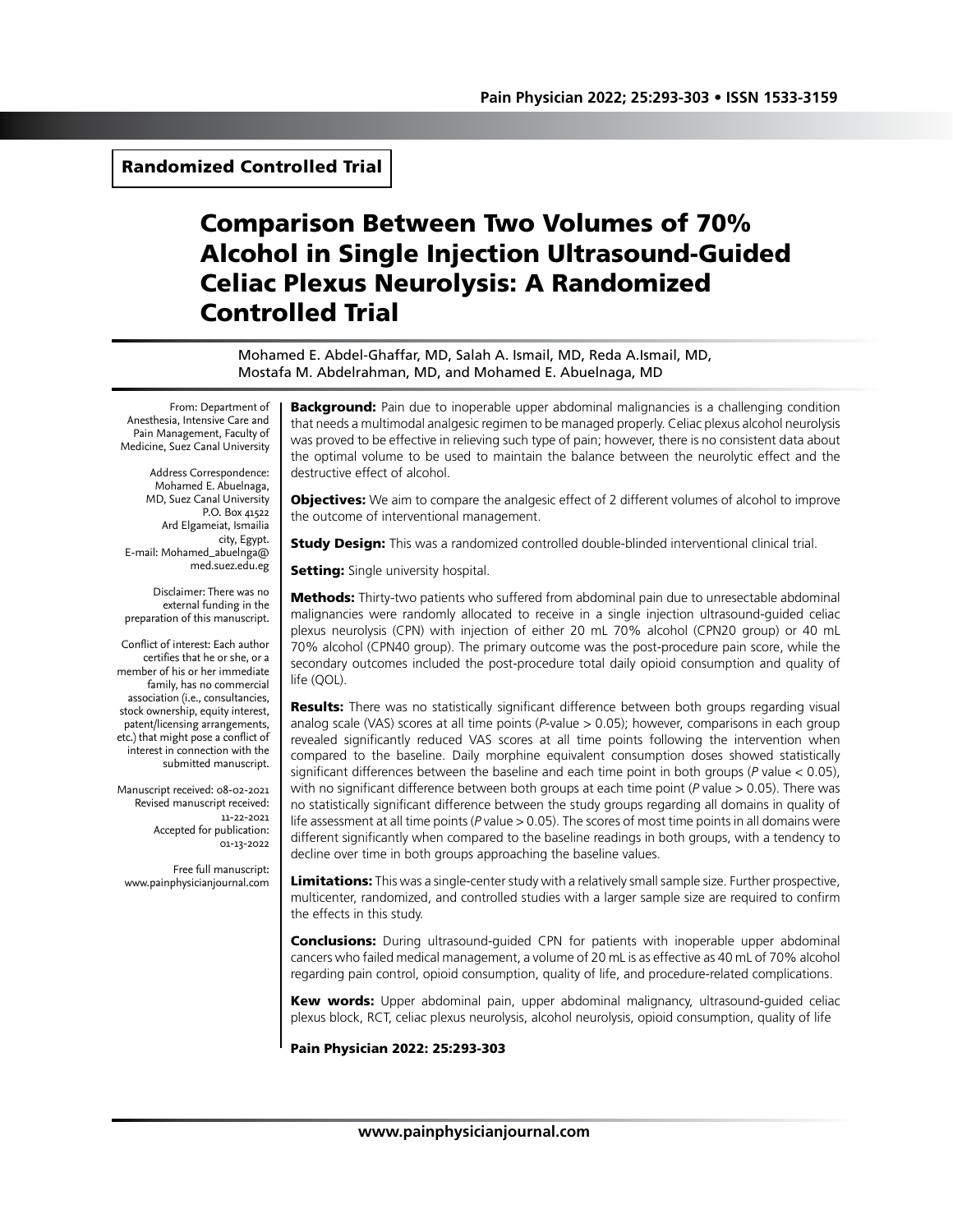anagement of pain due to abdominal<br>malignancies is a challenging clinical<br>scenario that involves multiple steps<br>with variable results. Patients with inoperable upper malignancies is a challenging clinical scenario that involves multiple steps with variable results. Patients with inoperable upper abdominal malignancies can be managed with medical treatment for their pain, but sometimes it becomes ineffective, or its side effects limit its use. In these cases, interventional methods like celiac plexus neurolysis (CPN) can help to improve the response to the medical treatment or even reduce the daily doses required and hence reduce the side effects (1).

The aim of all pain management approaches in these patients is to improve the quality of their lives, considering the aggressive nature of these cancers and the high mortality rates (2).

The celiac plexus (CP) is a part of the autonomic nervous system that transmits pain from most of the upper abdominal organs including the liver, pancreas, spleen, stomach, kidney, aorta, mesentery, and small bowel (3).

Multiple approaches to block the CP have emerged since the first description by Kappis in 1914. Posterior approaches included the classic retrocrural, the anterocrural, the transaortic, and the transdiscal approaches (3). These posterior approaches used the insertion of 2 needles, one on either side at the level of the first lumbar vertebra with fluoroscopic guidance (4). They are associated with many complications, including paraplegia and serious neurological complications due to injury of Adamkiewicz's arteries or the small nutrient vessels supplying the spinal cord, or even injury of the nervous tissues in the pass of the needle (3).

Computed tomography and ultrasound provided the ability to perform the celiac plexus block (CPB) through the anterior abdominal wall with results equivalent to or better than posterior approaches (5).

Ultrasound-guided anterior approach gives the operator and the patient many advantages. It includes the ability to completely monitor the entire procedure in real time, avoidance of inadvertent major vessel injury (6), and the ability to identify the true location of the CP even if it was displaced due to the mass effect of the tumor (7). Moreover, the use of the supine position is much more comfortable for the patient. In addition, ultrasound guidance is less expensive and carries fewer neurological and radiation risks (8). No significant needle-related complications were reported during ultrasoundguided anterior approach CPN, despite the fact that the needle can pass through the liver, the pancreas, or the stomach (6). Moreover, the use of blunt block needles was associated with less vascular injuries.

In the study done by Akin et al (9), 1989, they failed to cause renal artery injury in 4 dogs after more than 100 direct intended attempts using blunt needles.

The use of alcohol for neurolysis is evidenced by many studies; however, the data regarding the volume of alcohol injected is not consistent (10). The destructive effect of the alcohol is not limited to the CP nervous tissue alone, but rather it affects all the soft tissues encountered by the injected volume (11). Balancing between the neurolytic effect and the destructive effect is the rule of the volume of alcohol used.

Dolly A et al (12) reported that the duration of using 20 mL of alcohol was only half of that obtained using 40 mL of alcohol. The small calculated sample size of this study (5 patients in each group) and the unoptimized medical management after the block raised the question of the ability to generalize these results. For this reason, this study was designed to try to identify the difference between 2 volumes of alcohol in ultrasound-guided anterior approach CPN for patients with inoperable upper abdominal cancers, aiming to improve the outcome of interventional pain management in these patients. The primary objective was to compare the pain relief effect of ultrasound-guided percutaneous CPN using 20 mL versus 40 mL of 70% alcohol regarding visual analog scale (VAS) scores. While the secondary outcomes were the total daily opioid consumption and the quality of life (QOL) in both groups using the 4 domains of the general functional assessment of cancer therapy scale (FACT-G) (13).

#### **METHODS**

This study is a prospective randomized controlled double-blinded clinical interventional trial. After obtaining approval from the Faculty Ethics Committee, this study was conducted on 32 patients who suffered from abdominal pain due to unresectable abdominal malignancies. Patients and outcome assessors were blinded to the study groups. This manuscript adheres to the applicable Equator guidelines (www.consortstatement.org). This trial was registered at the PACTR (www.pactr.org) database before enrolment of the first patient (PACTR201803003212106, Date of registration: 22 March 2018). Written informed patient consent was obtained from each patient enrolled in this study.

Inclusion criteria included adult patients of either gender, 18 years or older, patients with the diagnosis of histologically proven or radiologically consistent, surgically unresectable upper abdominal malignancies, patients with VAS scores of equal to or more than 4/10 due to can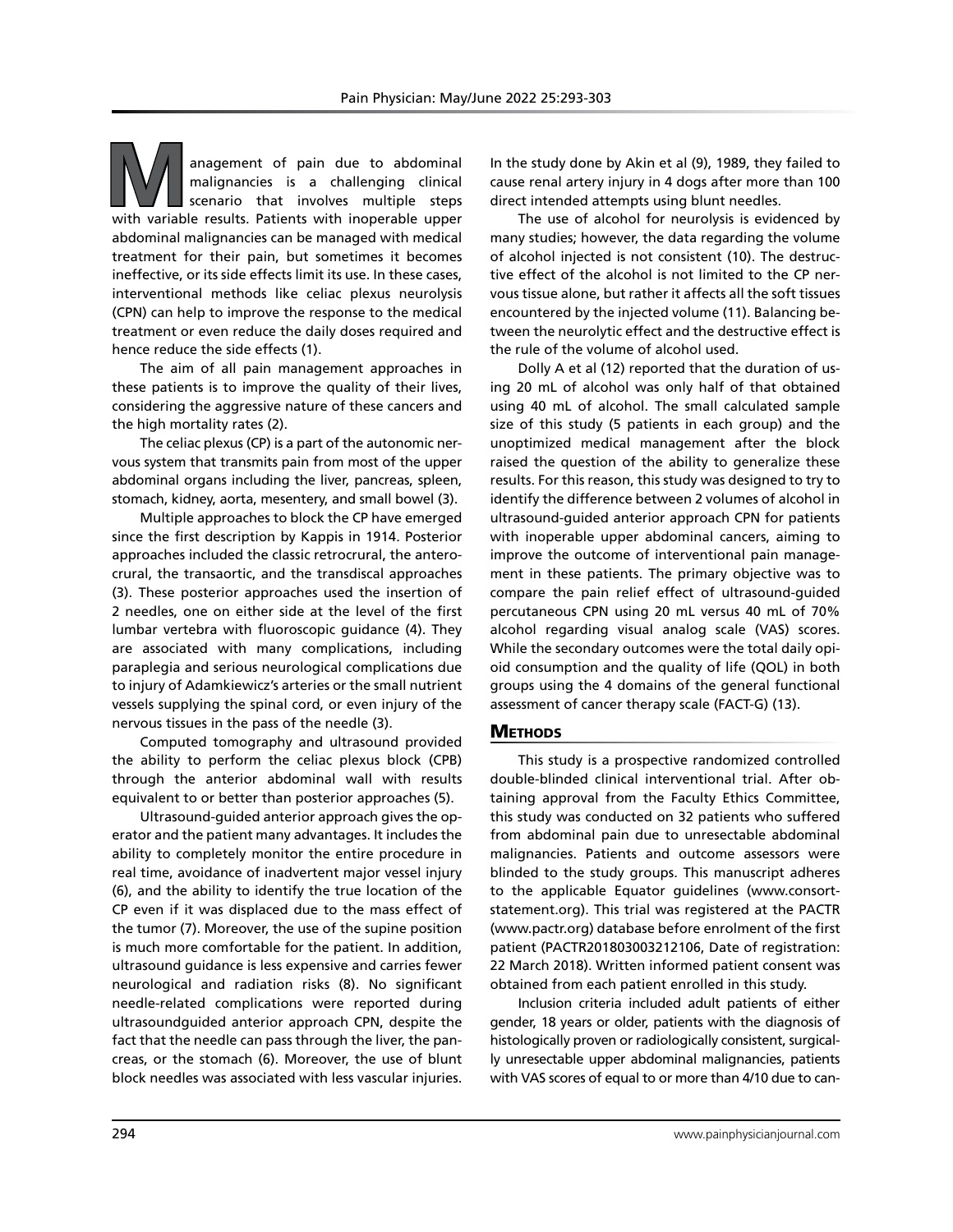cer-related visceral pain despite adequate conventional medical management (defined as the highest analgesia possible without intolerable side effects using opioid and non-opioid drugs according to the world health organization analgesic step ladder) or who suffered from side effects limiting the use of these drugs.

Exclusion criteria included patients who received celiac or splanchnic blocks previously as neurolytic management for cancer pain, patients who received intrathecal or epidural interventional implantable devices for cancer pain, allergy to local anesthetics used in the diagnostic block, coagulopathies not correctable with active medical management, patients with an abdominal vascular aneurysm or aortic grafts or stents, patients with uncontrolled hypotension, patients suffering from severe pain not related to the abdominal malignancy, patients with documented metastatic lesions in other sites of the body contributing to pain severity, patients with psychiatric disorders preventing adequate assessment and data collection, inadequate identification of the celiac trunk and other anatomical landmarks during the preliminary ultrasound scanning, failed response to the local anesthetic CP test block or patients refusing to participate in the study.

Patients were randomly allocated to one of the 2 equal study groups by an assistant anesthesiologist using a computer-generated simple random table (http://www.randomizer.org), and randomization sequence was concealed in opaque sealed numbered envelopes which were opened on the day of the procedure by a head nurse who was neither involved in patient's preparation nor data collection following a successful local anesthetic test block. Group I (CPN 20): (16 patients) received 20 mL 70% alcohol in a single injection ultrasound-guided CPN, while in Group II (CPN 40): (16 patients) received 40 mL 70% alcohol in a single injection ultrasound-guided CPN.

## Pre-Procedure Preparation:

All enrolled patients had a thorough familiarization session with the VAS scores and FACT-G questionnaire.

A full assessment of the medical condition and pain severity, including history, physical examination, and laboratory and radiological assessment, was obtained from all patients. Medical history included chronic medical disorders, past anesthetic history, the duration of pain, episodes of breakthrough pain, current analgesic medications, and history of interventional management for the pain condition. Physical examination included general examination, vital signs, heart, chest, and abblood count, coagulation profile, with the review of the patient's computed tomography and magnetic resonance images if present to assess the mass effect and the relations of the abdominal aorta, as well as planning the possible needle access. Patients were fasting for 4 to 6 hours; an 18-gauge venous cannula was inserted into a large vein, and an infusion of 1000 mL of lactated Ringer was started. Heart rate, oxygen saturation, and blood pressure were monitored as baseline values then every 3 minutes. Patients were positioned in the supine position, and general abdominal ultrasound scanning was done before injection to assess the anatomical relations of the aorta and to assess for the ability to perform the block technique. At this point, patients with obscured ultrasound views were excluded and shifted to a standard posterior approach using fluoroscopic guidance. Patients with adequate ultrasound views were prepared for ultrasound guidance, and complete sterilization and draping of the abdomen and full surgical scrubbing of the operator were ensured.

dominal examinations, and examination for exclusion of other sources for pain. Investigations included complete

## Procedure Description:

Using the Sonosite M-Turbo® ultrasound machine, the curved array probe (2-5MHz) was positioned in the cross-sectional plain just below the xiphoid process, and identification of the abdominal aorta was done by tilting the probe slightly cephalic. Then caudal sliding was done to identify the celiac trunk branching from the anterior wall of the aorta and characterized by its bifurcation into right (hepatic) and left (splenic) branches, and then the probe was moved slightly caudate to identify the superior mesenteric artery. From this point, the probe was rotated 90° to obtain the long axis view of the aorta and these 2 branches. The entry point was identified according to accessibility and presence of a clear non-vascular pathway (either midline in the long axis or the short axis through a trans-hepatic or a trans-gastric approach). After infiltration of the skin and subcutaneous tissues with 3 mL lidocaine 1%, a 20-gauge 20 cm length CHIBA needle was introduced under direct vision with in-plane technique to reach the point between celiac and superior mesenteric arteries above the aortic wall. A diagnostic block was done by injecting 20 mL bupivacaine 0.25% through the needle, and assessment of pain relief within the following 20 minutes to assess responsiveness to the block. If the patient demonstrated improvement in pain intensity, defined as a reduction  $\geq$  50% compared to baseline, then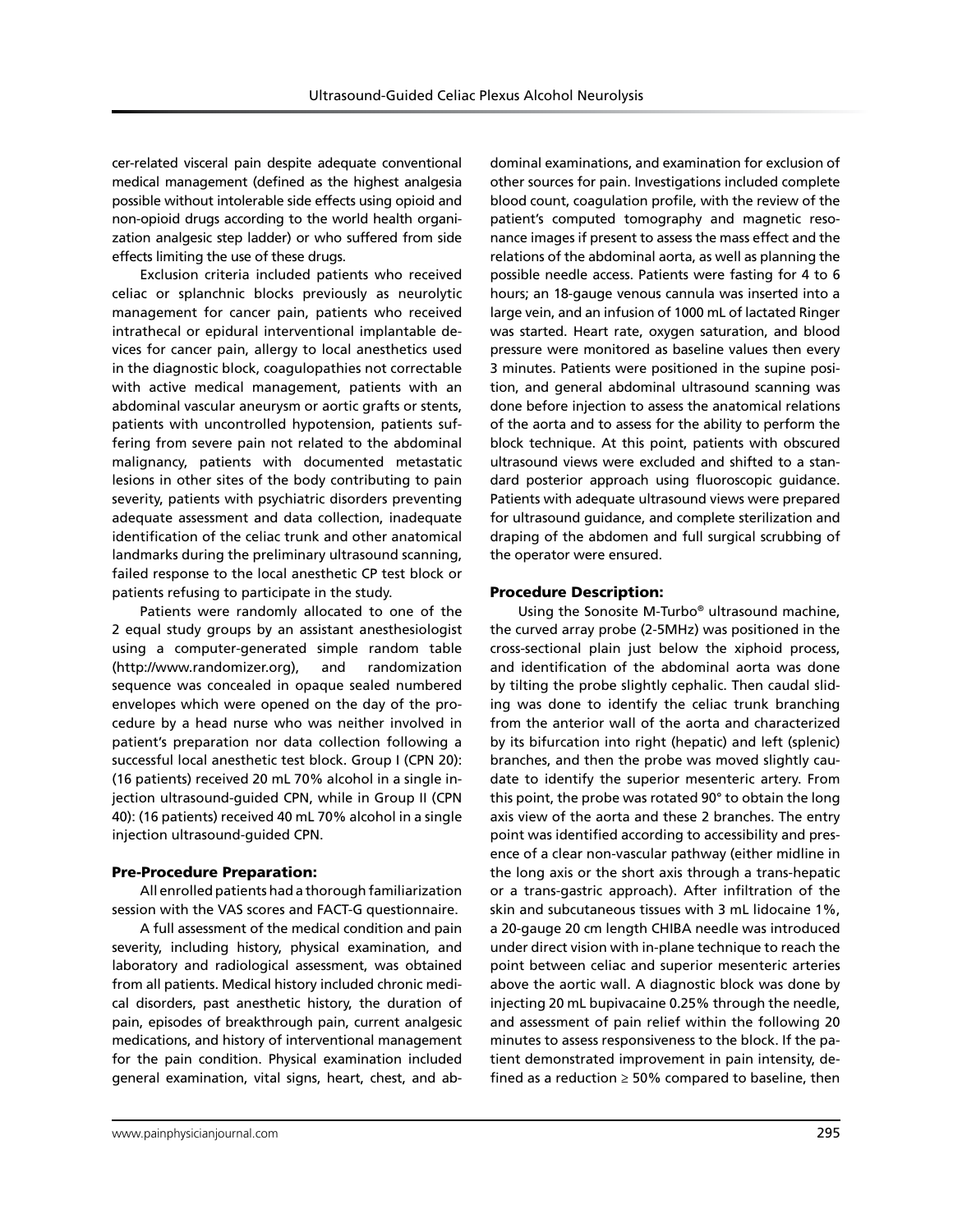the patient was considered responsive, and his envelop was opened by the head nurse to find out his group allocation to receive alcohol neurolysis. The alcohol injectate was prepared by the head accordingly. This nurse will take no further role in the study. Otherwise, the patient was excluded from the study and was reassessed after 48 hours for possible benefit from neuroly-



Fig. 1. A: *Longitudinal ultrasound view of the aorta (AO), the celiac trunk (CT), and the superior mesenteric artery (SMA). The red arrow represents the Needle path between the two branches,* B: *Cross-sectional ultrasound view of the aorta (AO), celiac trunk (CT), hepatic artery (HA), splenic artery (SA), inferior vena cava (IVC), and first lumbar vertebral body (L1).*

sis if a delayed response was documented. Patients in the first group (CPN20) received 20 mL of 70% alcohol, while patients in the second group (CPN40) received 40 mL of 70% alcohol. The CHIBA needle was then flushed using 2 mL of normal saline before removing it to avoid injury to the tissues with the remaining alcohol in the needle (Fig. 1).

> Post-procedure: If the patient's blood pressure was ever reduced to less than 20% of the baseline, infusion of intravenous normal saline was started until normalization of the blood pressure. Ephedrine 9 mg intravenously was given as needed. A course of ciprofloxacin 500 mg twice daily for 5 days was commenced in all patients as prophylaxis. Patients were observed over the next 24 hours in the oncology ward and then discharged if the hospital stay was uneventful. Assessment of VAS scores was done one hour, 24 hours after the block, then every week for 12 successive weeks. FACT-G QOL questionnaire was obtained by interviewing the patient at one week, 4 weeks, 8 weeks, and 12 weeks after the procedure. If pain decreased after the intervention, the opioid dose was reduced to half, and then continued dose reduction by 50% daily was done until pain occurred, or the patient was taking 60 mg modified-release morphine per day. At this point, opioids were stopped or replaced by regular weak opioids according to clinical judgment. Adjuvant analgesia was also described for patients if pain could not be relieved by opioids. The total daily opioid requirements equivalent to mg/day of oral morphine at each time point were recorded. Complications of the procedure were reported, including hypotension, diarrhea, hematoma, infection, neurologic complications, and mortality.

## Statistical Analysis

SPSS Version 22.0 (IBM Corp,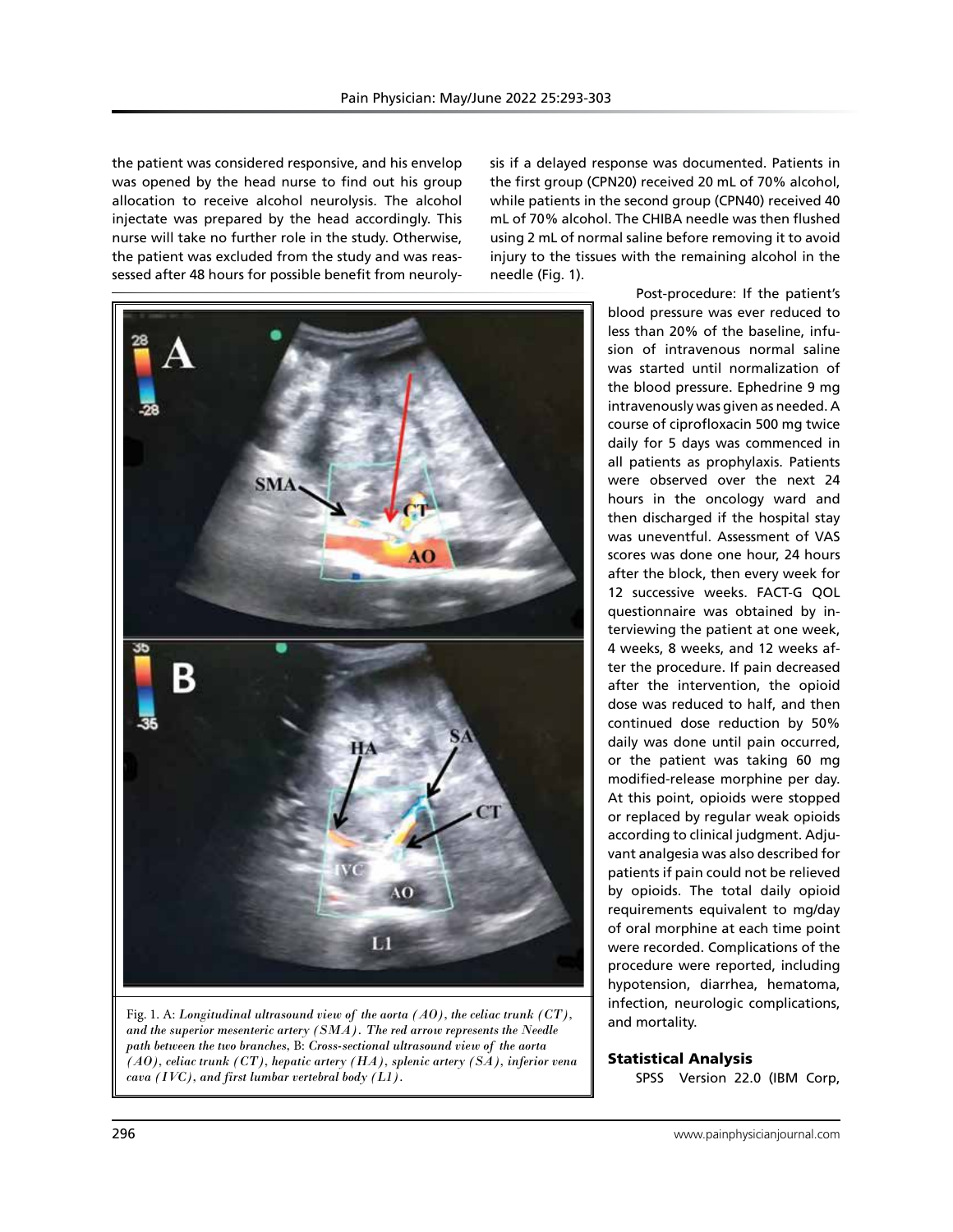Armonk, NY) for Windows operating system was used for performing the statistical analysis. Descriptive data were expressed as mean and SD for continuous variables, or count/total and percentages (%) for categorical and dichotomous variables except where otherwise indicated. The normality of data was verified using the Kolmogorov-Smirnov test and visual inspection of histograms. The categorical and dichotomous variables between the 2 studied groups were analyzed using The chi-square test, while Student t-test and Mann-Whitney U test were used to analyze the parametric and the non-parametric continuous variables between the 2 studied groups, respectively. Paired sample t-test and Sign test were used to analyze the parametric and the non-parametric continuous variables among the

follow-up points within the same group, respectively. The level of statistical significance was considered to be *P* < 0.05. A sample size of 14 patients per group was required to detect 1.64 difference between the means of VAS scores at 12 weeks following CPB with the volume of 40 mL and means of VAS scores at 12 weeks following CPB with the volume of 20 mL at a standard deviation of 1.3 (14,15) with 90% power and a 5% level of significance. After considering a drop out of 10%, the required sample size was 32 patients (16 patients per group).

## **RESULTS**

Thirty-two patients were randomly allocated to 2 equal groups, CPN20 and CPN40 groups (Fig. 2).

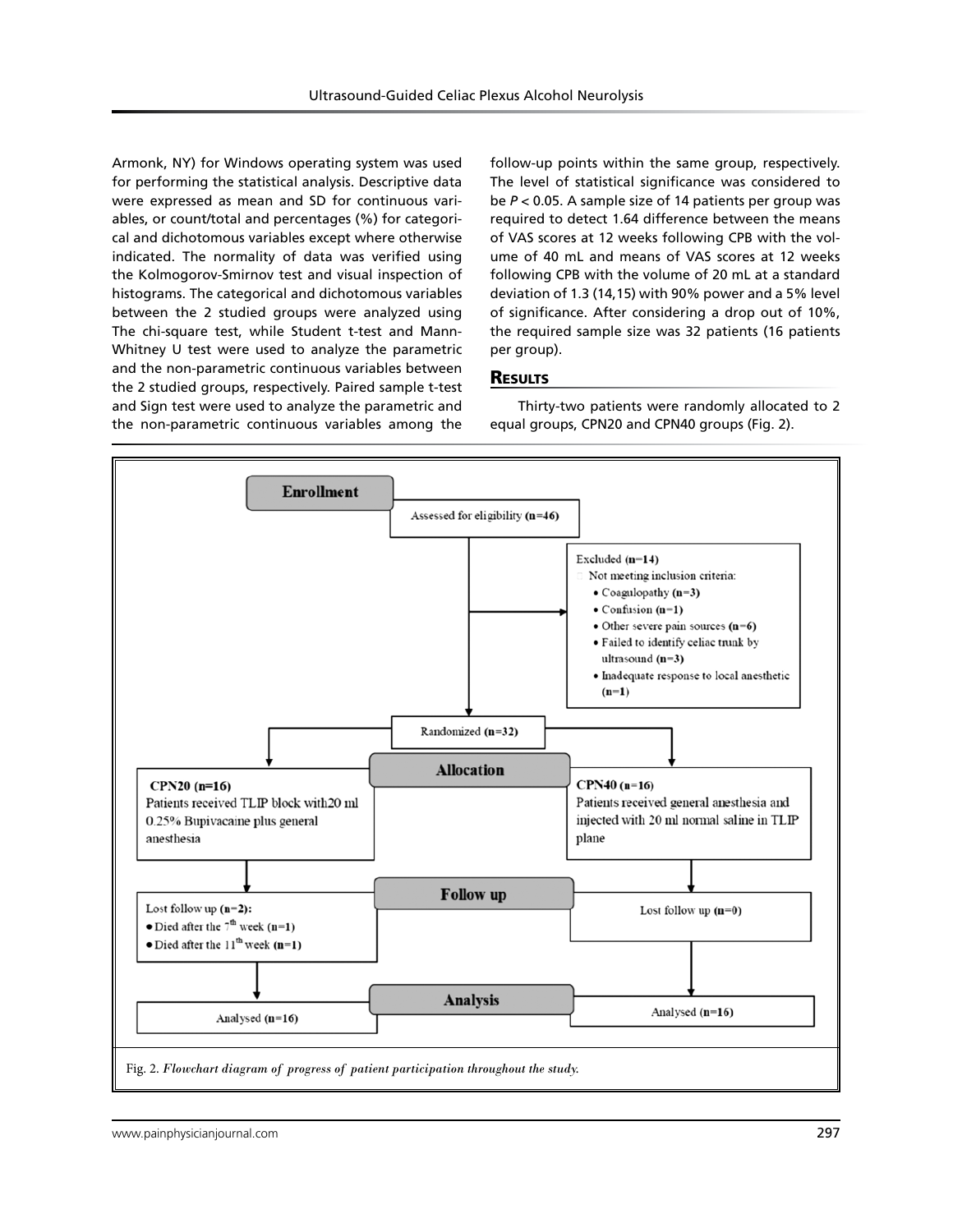Both groups were matched regarding basic characteristics, including age and gender. There was no statistically significant difference between the 2 groups regarding the presence of chronic illnesses, cancer characteristics including cancer type, confirmation method, metastatic lesions, primary cancer management received, and sites of pain (Table 1).

No statistically significant difference was found between both groups regarding VAS scores at all time points (*P* value > 0.05), with mean values less than 3 cm at all points after the intervention. Comparisons in each group revealed significantly reduced VAS scores at all time points following the intervention when compared to the baseline (Fig. 3).

Daily morphine equivalent consumption doses in milligrams showed statistically significant differences between the baseline and each time point in both groups (*P* value < 0.05), with no significant difference between both groups at each time point (*P* value > 0.05). However, within each group, compared to the baseline value, the 4th week, the 8th week, and the 12th week showed statistically significant increases in morphine equivalent requirements as time passed to achieve pain control (Table 2).

|                                      | CPN20<br>$n = 16$ | <b>CPN40</b><br>$n = 16$ | d                | 95% C.I.          | P value <sup><math>\alpha</math></sup> |  |  |  |
|--------------------------------------|-------------------|--------------------------|------------------|-------------------|----------------------------------------|--|--|--|
| Age (years, Mean $\pm$ SD)           | $54.94 \pm 5.66$  | $57.38 \pm 7.15$         | $-0.3784$        | $-1.0775, 0.3207$ | 0.294                                  |  |  |  |
| Gender, n (%)                        |                   |                          |                  |                   |                                        |  |  |  |
| Male                                 | 6(37.5%)          | $8(50.0\%)$              |                  |                   |                                        |  |  |  |
| Female                               | 10(62.5%)         | $8(50.0\%)$              | 0.254            | $-0.4417, 0.9497$ | 0.476                                  |  |  |  |
| Chronic illnesses, n (%)             |                   |                          |                  |                   |                                        |  |  |  |
| Hypertension                         | 6(37.5%)          | $7(43.8\%)$              | 0.1285           | $-0.5651, 0.8222$ | 0.719                                  |  |  |  |
| <b>Diabetes</b>                      | 5(31.3%)          | 6(37.5%)                 | 0.1308           | $-0.5629, 0.8245$ | 0.710                                  |  |  |  |
| <b>HCV</b>                           | $8(50.0\%)$       | $4(25.0\%)$              | $-0.5345$        | $-1.2397, 0.1707$ | 0.144                                  |  |  |  |
| Bronchial asthma                     | $0(0.0\%)$        | $1(6.3\%)$               | 1.8454           | 1.018, 2.6728     | 0.310                                  |  |  |  |
| COPD                                 | 5(31.3%)          | $3(18.8\%)$              | $-0.2915$        | $-0.9882, 0.4051$ | 0.414                                  |  |  |  |
| Cancer type, n (%)                   |                   |                          |                  |                   |                                        |  |  |  |
| Pancreas                             | 11 (68.8%)        | 12 (75.0%)               | 0.1383           | $-0.5555, 0.832$  | 0.694                                  |  |  |  |
| Liver                                | 5(31.3%)          | $3(18.8\%)$              | $-0.2915$        | $-0.9882, 0.4051$ | 0.414                                  |  |  |  |
| Stomach                              | $0(0.0\%)$        | $1(6.3\%)$               | 1.8454           | 1.018, 2.6728     | 0.310                                  |  |  |  |
| Cancer diagnosis confirmation, n (%) |                   |                          |                  |                   |                                        |  |  |  |
| Radiological                         | 16 (100%)         | 16 (100%)                | N/A <sup>s</sup> |                   | N/A <sup>s</sup>                       |  |  |  |
| Biopsy                               | 11 (68.8%)        | 13 (81.3%)               | 0.2919           | $-0.4047, 0.9886$ | 0.414                                  |  |  |  |
| Presence of metastasis, n (%)        |                   |                          |                  |                   |                                        |  |  |  |
| Liver                                | $3(18.8\%)$       | 2(12.5%)                 | $-0.1741$        | $-0.8683, 0.5202$ | 0.626                                  |  |  |  |
| Bone                                 | 2(12.5%)          | $1(6.3\%)$               | 1.2204           | 0.4657, 1.9751    | 0.544                                  |  |  |  |
| <b>Brain</b>                         | $0(0.0\%)$        | 2(12.5%)                 | 0.5345           | $-0.1707, 1.2397$ | 0.144                                  |  |  |  |
| Treatment received, n (%)            |                   |                          |                  |                   |                                        |  |  |  |
| Radiotherapy                         | 2(12.5%)          | 2(12.5%)                 | $\mathbf{0}$     | $-0.693, 0.693$   | $\mathbf{1}$                           |  |  |  |
| Chemotherapy                         | 11 (68.8%)        | 12 (75.0%)               | 0.1383           | $-0.5555, 0.832$  | 0.694                                  |  |  |  |
| Surgery                              | $4(25.0\%)$       | 5(31.3%)                 | 0.1404           | $-0.5534, 0.8342$ | 0.694                                  |  |  |  |
| Site of pain, n (%)                  |                   |                          |                  |                   |                                        |  |  |  |
| Upper abdominal only                 | 10(62.5%)         | $8(50.0\%)$              | $-0.254$         | $-0.9497, 0.4417$ | 0.476                                  |  |  |  |
| Upper abdominal plus back pain       | 6(37.5%)          | $8(50.0\%)$              |                  |                   | 0.476                                  |  |  |  |

Table 1. *Basic demographic characteristics among the studied patients in both groups.*

α between both groups, the difference between the 2 groups is considered statistically significant if *P* < 0.05

\$ Not applicable as no statistics were computed because all patients in both groups had radiological confirmation of the tumor.

n = number; SD = standard deviation; d: standardized mean difference effect size; C.I: confidence interval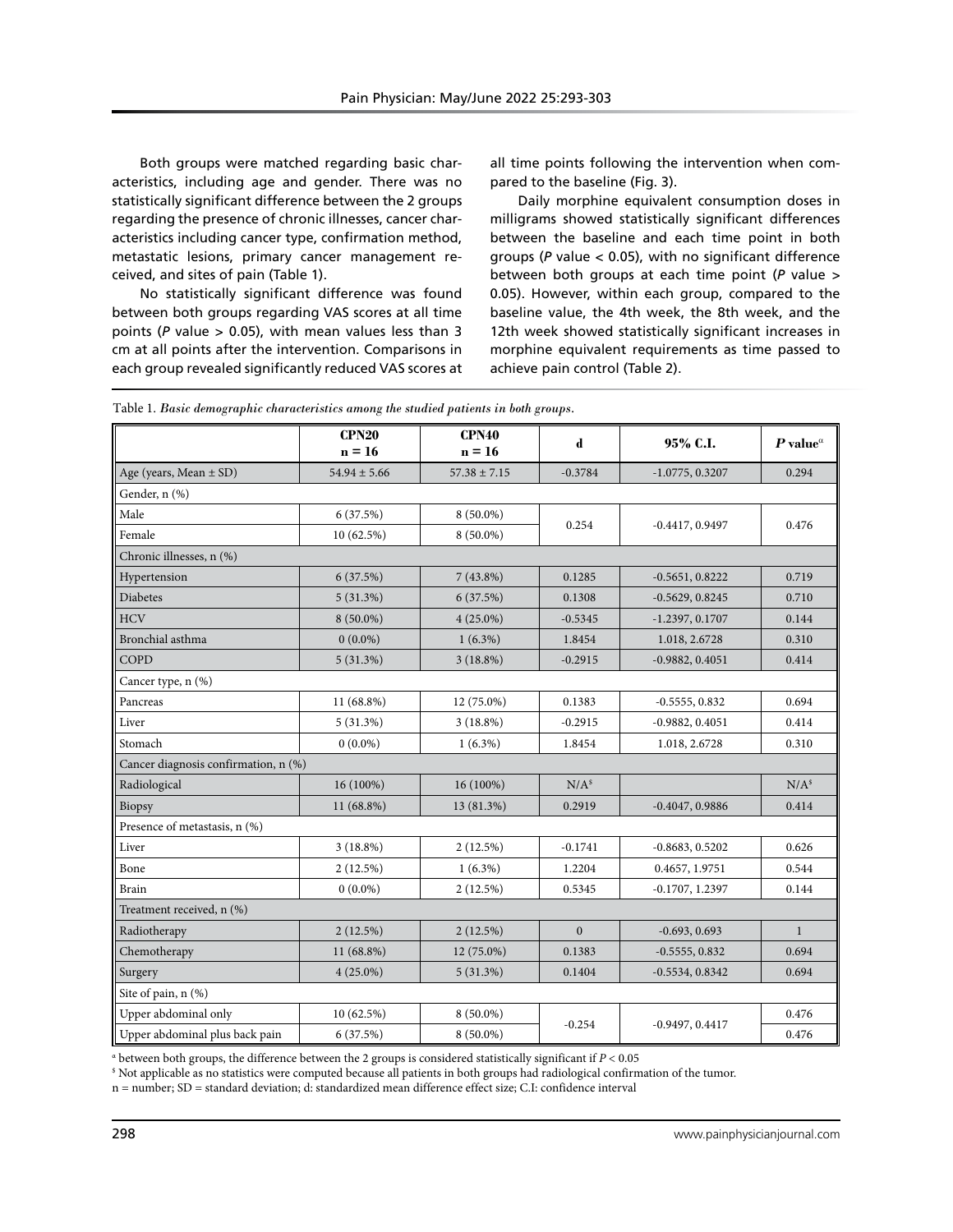

Table 3 shows a comparison between the 2 groups regarding the total FACT-G scores (the higher the score, the better the outcome), the scores of the physical wellbeing domain in QOL assessment (the lower the score, the better the outcome), which includes assessment of patient's energy and physical impairment of function, the scores of the social/family well-being domain in QOL assessment (the higher the score, the better the outcome) which assesses the interaction of patient's family and friends to the illness, the scores of the emotional-wellbeing domain in the QOL assessment (the lower the score, the better the outcome) which evaluates the patient's coping with the disease and states of hope and fear of death and the scores of the functional well-being domain in the QOL assessment (the higher the score, the better the outcome) which measures the patient's sleep and work cycles, and his enjoyment of life activity.

There was no statistically significant difference between the study groups regarding all these domains at all time points (*P* value > 0.05). The scores of most time points in all domains were different significantly when compared to the baseline readings in both groups, with the tendency to decline over time in both groups approaching the baseline values.

No statistically significant difference was found between both groups regarding the incidence of postoperative complications. Hypotension occurred in 2 patients in the CPN20 group and 3 patients in the CPN40 group (RR = 0.6667, 95% C.I = 0.1281, 3.4698, *P* value =

Table 2. *Reported daily opioid consumption in milligrams of morphine equivalent doses in the two study groups at different time points.*

|                     | CPN <sub>20</sub>                         |    | CPN40                                     | P  |                 |
|---------------------|-------------------------------------------|----|-------------------------------------------|----|-----------------|
|                     | Mean $\pm$ SD                             | N  | Mean $\pm$ SD                             | N  | value $^\alpha$ |
| Baseline            | $120 \pm 28.98$                           | 16 | $121.88 \pm 29.93$                        |    | 0.855           |
| After procedure by: |                                           |    |                                           |    |                 |
| 1 week              | $21.56 \pm 13.38$ <sup>0</sup>            | 16 | $20.63 \pm 13.28$ <sup>0</sup>            | 16 | 0.808           |
| 2 weeks             | $24.38 \pm 10.78$ <sup>0</sup>            | 16 | $23.44 \pm 10.91$ <sup>0</sup>            | 16 | 0.769           |
| 3 weeks             | $30 \pm 17.32$ <sup>0</sup>               | 16 | $29.06 \pm 15.94$ <sup>0</sup>            | 16 | 0.813           |
| 4 weeks             | 44.06 $\pm$ 30.73 <sup>OT</sup>           | 16 | $35.62 \pm 24.41$ <sup>OT</sup>           | 16 | 0.390           |
| 5 weeks             | $55.31 \pm 53.31$ <sup>0</sup>            | 16 | $37.5 \pm 22.58$ <sup>0</sup>             | 16 | 0.227           |
| 6 weeks             | 53.44 ± 40.61 $^{\Omega}$                 | 16 | $42.19 \pm 22.06$ <sup>0</sup>            | 16 | 0.551           |
| 7 weeks             | $60 \pm 39.49$ <sup>0</sup>               | 16 | 53.44 ± 47.43 $^{\Omega}$                 | 16 | 0.309           |
| 8 weeks             | $60 \pm 32.07$ $^{\Omega}$ TA             | 15 | $60 \pm 42.43$ $^{\Omega}$ TA             | 16 | 0.705           |
| 9 weeks             | $72 \pm 31.67$ $^{\Omega}$                | 15 | $75 \pm 47.75$ $^{\Omega}$                | 16 | 0.759           |
| 10 weeks            | $76 \pm 27.46$ $^{\Omega}$                | 15 | $75 \pm 28.98$ $^{\Omega}$                | 16 | 0.800           |
| 11 weeks            | $92 \pm 26.51$ $^{\Omega}$                | 15 | $90 \pm 28.98$ $^{\Omega}$                | 16 | 0.802           |
| 12 weeks            | $100.7 \pm 30.25^{\Omega T \Delta \beta}$ | 14 | $99.38 \pm 30.43^{\Omega T \Delta \beta}$ | 16 | 0.914           |

α between both groups, the difference between the 2 groups is considered statistically significant if  $P < 0.05$ ; <sup> $\Omega$ </sup> indicates a statistically significant difference compared to the baseline in the same group with *P* value  $<$  0.05;  $\overline{r}$  indicates a statistically significant difference compared to the data of the first week after the procedure in the same group with *P* value  $< 0.05$ ;  $\triangle$  indicates a statistically significant difference compared to the data of the 4th week after the procedure in the same group with *P* value < 0.05; β indicates a statistically significant difference compared to the data of the 8th week after the procedure in the same group with *P* value < 0.05.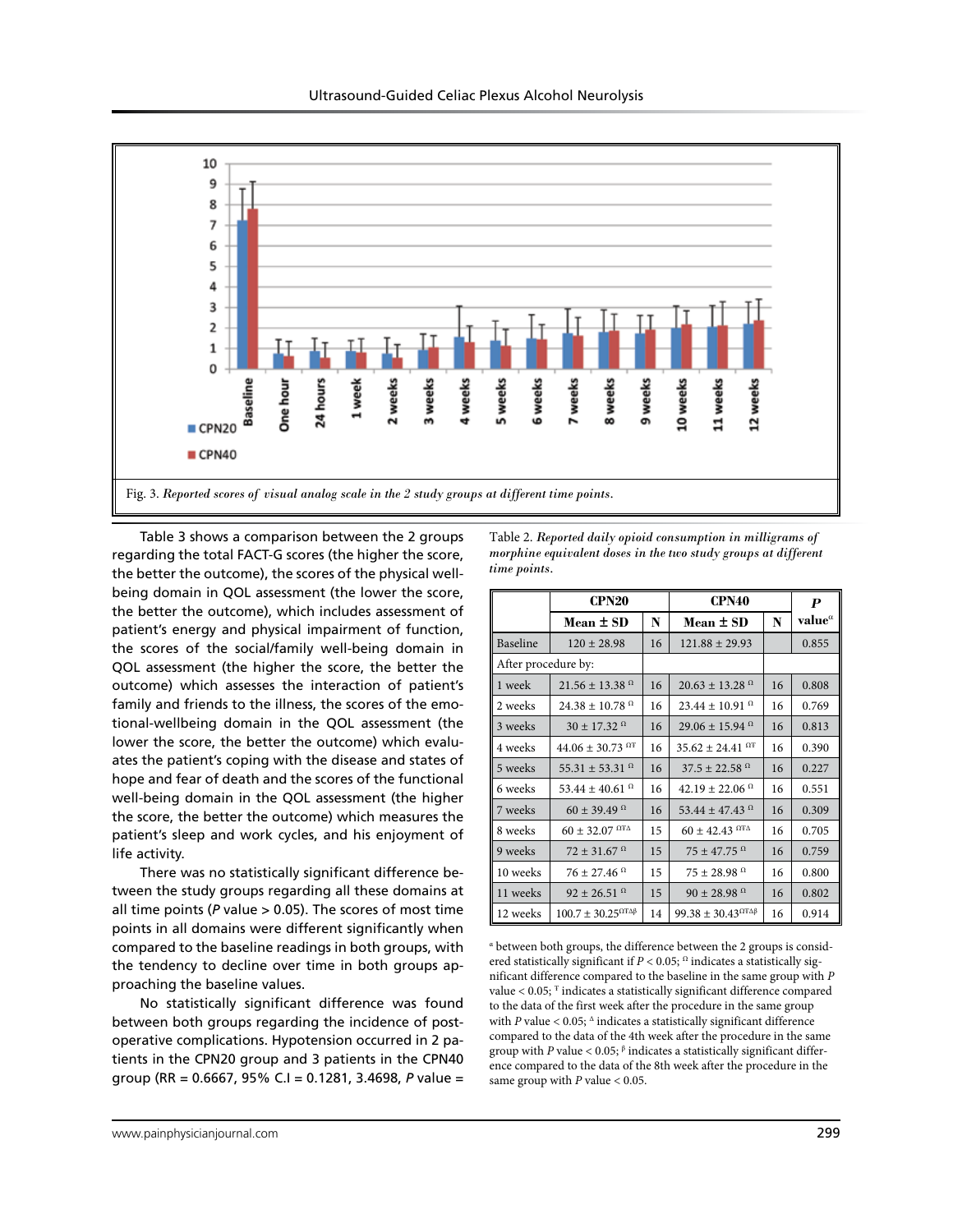Table 3. *Reported total scores of the functional assessment of cancer therapy general questionnaire (FACT-G) in both groups* 

|                                                   | <b>CPN20</b>                                    |             | CPN40                                           | P           |                    |  |  |  |
|---------------------------------------------------|-------------------------------------------------|-------------|-------------------------------------------------|-------------|--------------------|--|--|--|
|                                                   | $Mean \pm SD$                                   | $\mathbf n$ | Mean $\pm$ SD                                   | $\mathbf n$ | Value <sup>a</sup> |  |  |  |
| Total scores of the FACT-G questionnaire          |                                                 |             |                                                 |             |                    |  |  |  |
| <b>Baseline</b>                                   | $27.93 \pm 3.21$                                | 16          | $27.75 \pm 3.45$                                | 16          | 0.875              |  |  |  |
| After procedure by:                               |                                                 |             |                                                 |             |                    |  |  |  |
| 1 week                                            | $66.06 \pm 5.41$ $^{\Omega}$                    | 16          | $66.37 \pm 4.98$ <sup>0</sup>                   | 16          | 0.925              |  |  |  |
| 4 weeks                                           | $61.81 \pm 5.21^{\text{ }\Omega\text{F}}$       | 16          | 59.56 ± 3.28 $^{\Omega}$ F                      | 16          | 0.167              |  |  |  |
| 8 weeks                                           | 53.00 ± 4.29 $^{\Omega TA}$                     | 15          | 52.93 ± 4.66 $^{\Omega TA}$                     | 16          | 0.969              |  |  |  |
| 12 weeks                                          | $42.50 \pm 3.11^{\Omega T \Delta \beta}$        | 14          | $40.31 \pm 3.97^{\Omega\text{T}\Delta\beta}$    | 16          | 0.137              |  |  |  |
|                                                   | The physical domain in the FACT-G questionnaire |             |                                                 |             |                    |  |  |  |
| <b>Baseline</b>                                   | $22.5 \pm 1.93$                                 | 16          | $22.6 \pm 1.93$                                 | 16          | 0.787              |  |  |  |
| After procedure by:                               |                                                 |             |                                                 |             |                    |  |  |  |
| 1 week                                            | $12.25 \pm 2.62$ <sup>0</sup>                   | 16          | $12.5 \pm 2.68$ $^{\Omega}$                     | 16          | 0.849              |  |  |  |
| 4 weeks                                           | $13.56 \pm 2.53^{\Omega T}$                     | 16          | $14.19 \pm 2.58$ $\Omega$                       | 16          | 0.492              |  |  |  |
| 8 weeks                                           | $15.67 \pm 2.55^{\Omega T}$                     | 15          | $15.56 \pm 2.66$ <sup>0</sup>                   | 16          | 0.912              |  |  |  |
| 12 weeks                                          | $15.57 \pm 2.74$ <sup>0.7</sup>                 | 14          | $15.81 \pm 2.51$ <sup>0</sup>                   | 16          | 0.933              |  |  |  |
|                                                   | The social domain in the FACT-G questionnaire   |             |                                                 |             |                    |  |  |  |
| Baseline                                          | $14 \pm 2.48$                                   | 16          | $14.56 \pm 2.50$                                | 16          | 0.505              |  |  |  |
| After procedure by:                               |                                                 |             |                                                 |             |                    |  |  |  |
| 1 week                                            | $18.31\pm2.49$ $^{\Omega}$                      | 16          | $18.12 \pm 2.42$ <sup>0</sup>                   | 16          | 0.831              |  |  |  |
| 4 weeks                                           | $18.56 \pm 2.33$ $^{\Omega}$                    | 16          | $17.5 \pm 2.33$ $^{\Omega}$                     | 16          | 0.175              |  |  |  |
| 8 weeks                                           | $16.47\pm2.87$ $^{\mathrm{T}}$                  | 15          | $16.31 \pm 2.55$                                | 16          | 0.842              |  |  |  |
| 12 weeks                                          | $15.71 \pm 1.14$ $^{\mathrm{T}}$                | 14          | $15.25\pm1.65$ $^{\mathrm{T}}$                  | 16          | 0.385              |  |  |  |
| The emotional domain in the FACT-G questionnaire  |                                                 |             |                                                 |             |                    |  |  |  |
| Baseline                                          | $22.06 \pm 1.43$                                | 16          | $22.25 \pm 1.48$                                | 16          | 0.7                |  |  |  |
| After procedure by:                               |                                                 |             |                                                 |             |                    |  |  |  |
| 1 week                                            | $10.94 \pm 1.98$ <sup>0</sup>                   | 16          | $10.37 \pm 2.31$ <sup>0</sup>                   | 16          | 0.411              |  |  |  |
| 4 weeks                                           | $13.68 \pm 2.06$ $^{\Omega \text{T}}$           | 16          | $14.5 \pm 2.22$ <sup>OT</sup>                   | 16          | 0.321              |  |  |  |
| 8 weeks                                           | $14.86 \pm 1.99$ <sup>OT</sup>                  | 15          | $14.75 \pm 2.26$ <sup>ΩT</sup>                  | 16          | 0.826              |  |  |  |
| 12 weeks                                          | $19.36 \pm 1.34^{\Omega\text{T}\Delta\beta}$    | 14          | $19.93 \pm 1.34^{\Omega \text{T} \Delta \beta}$ | 16          | 0.245              |  |  |  |
| The functional domain in the FACT-G questionnaire |                                                 |             |                                                 |             |                    |  |  |  |
| Baseline                                          | $6.56 \pm 2.25$                                 | 16          | $6.06 \pm 2.21$                                 | 16          | 0.53               |  |  |  |
| After procedure by:                               |                                                 |             |                                                 |             |                    |  |  |  |
| 1 week                                            | $19.5 \pm 2.19^{\Omega}$                        | 16          | $19.13 \pm 2.47$ $^{\Omega}$                    | 16          | 0.653              |  |  |  |
| 4 weeks                                           | $18.5 \pm 2.58$ $^{\Omega}$                     | 16          | $18.75 \pm 2.54$ <sup>0</sup>                   | 16          | 0.717              |  |  |  |
| 8 weeks                                           | $15.07 \pm 2.08$ $^{\text{OFA}}$                | 15          | $14.93 \pm 2.43$ <sup>0TA</sup>                 | 16          | 0.888              |  |  |  |
| 12 weeks                                          | $9.86 \pm 2.48^{\Omega T \Delta \beta}$         | 14          | $8.81 \pm 2.69^{\Omega T \Delta \beta}$         | 16          | 0.280              |  |  |  |

α between both groups, the difference between the 2 groups is considered statistically significant if  $P < 0.05$ ; <sup>Ω</sup> indicates a statistically significant difference compared to the baseline in the same group with *P* value < 0.05; <sup>T</sup> indicates a statistically significant difference compared to the data of the first week after the procedure in the same group with *P* value  $< 0.05$ ;  $\triangle$  indicates a statistically significant difference compared to the data of the 4th week after the procedure in the same group with *P* value < 0.05; β indicates a statistically significant difference compared to the data of the 8th week after the procedure in the same group with *P* value < 0.05.

*ancer therapy general questionnaire (FACT-G) in both groups* 0.626), while diarrhea occurred for one patient in the *at different time points*. CPN20 group and 2 patients in the CPN40 group (RR  $=$ 0.5, 95% C.I = 0.0502, 4.9784, *P* value = 0.544). All these complications were transient and self-limited. No other complications were recorded in both groups during the follow-up period.

## **Discussion**

Pain is the symptom that most cancer patients fear. Up to 50% of patients undergoing cancer treatment have debilitating pain, which increases to 90% of patients with advanced cancer (16).

It is thought that CPN reduces pain by interrupting the afferent transmission of nociception and that this intervention may also indirectly modify the stress response and illness-related behavior (17).

Ultrasound has been described as a simple and cost-effective modality for use with CPB and permits real-time visualization of the aorta and visceral arteries, and enables the diffusion of the neurolytic agent to be viewed without the aid of contrast media (18).

## Visual Analog Scores

Our results showed that the mean values of VAS scores were maintained below 3 centimeters in both groups. There was no significant difference between the 2 groups at any time point of follow up; however, the difference was statistically significant compared to the baseline in both groups.

Similarly, Amr and Makharita (19) performed CPN by injecting 40 mL of 70% alcohol under fluoroscopic guidance to compare the procedure effect before and after a short period of adjusting medical management and followed their patients for one year after enrollment. They reported reduced VAS scores, which remained less than 4 in the group of patients who underwent a short period of medical pain control until the end of the follow-up period.

On the other hand, Dolly and colleagues (12) did a small comparative study to evaluate the efficacy of injecting 20 mL, 30 mL, or 40 mL of 70% alcohol in achieving adequate CPN and reported VAS scores of less than 4/10 in the patients who received 40 mL until the end of a 16 weeks follow-up period whereas this level was maintained only for 8 weeks in those receiving 20 mL of alcohol. A closer look at the reported data helps in explaining the difference between the groups of their study. At 8 weeks, the mean daily morphine consumption in the 20 mL group was only 20 mg per day. Surprisingly, they reported a mean of 84 mg daily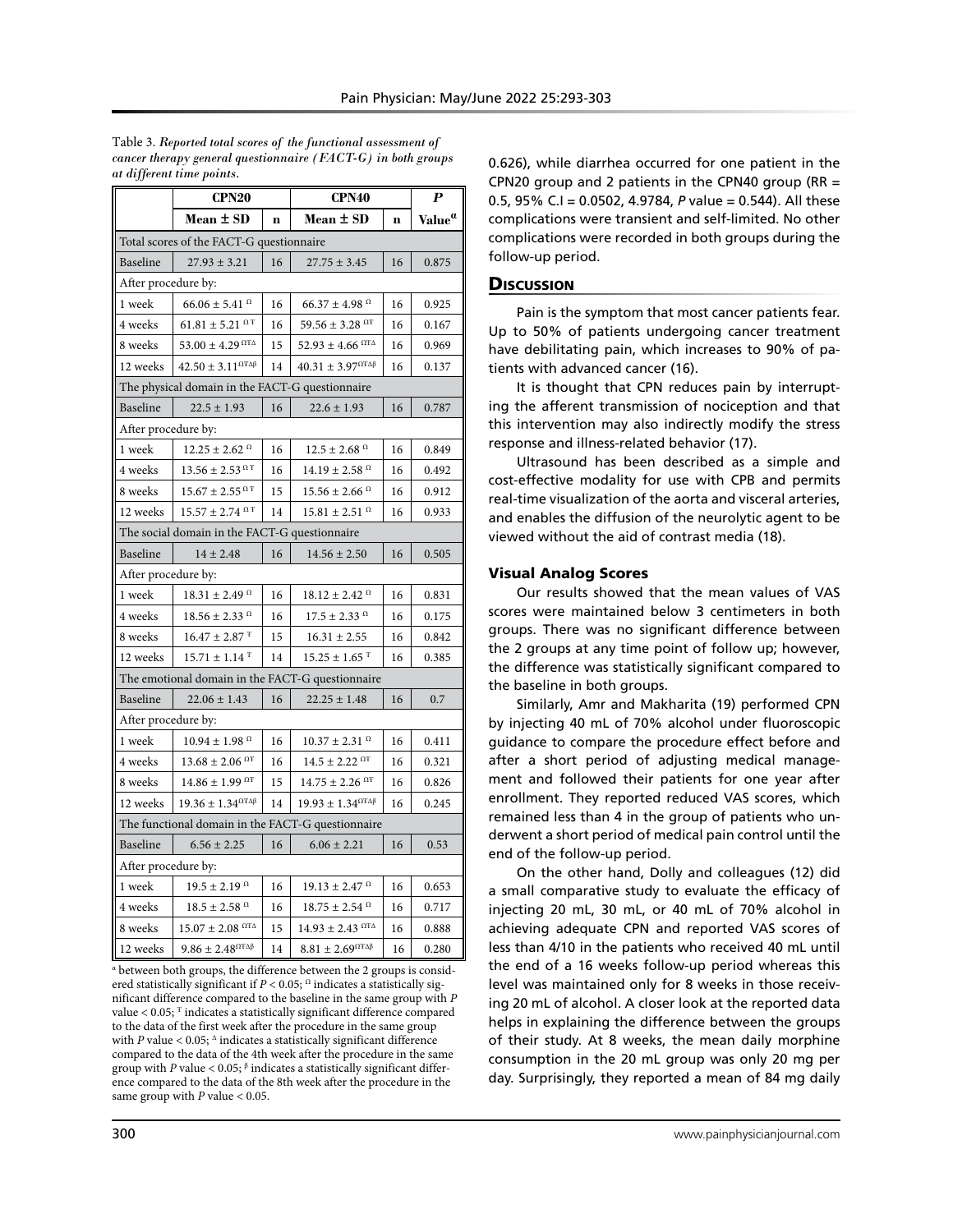morphine starting from the 12th week in this group until the 16th week despite a reported VAS of more than 8/10 during this period which reflects inadequate medical management and very slow increments in opioid dosing in response to increased pain. Adjustment of medical management is of crucial importance in controlling pain in this patient population, and early success of any interventional procedures should not deprive the patients of optimal medical dosing of opioids.

Complete pain relief until time of death was reported to be 10% to 24% using CPN alone, and the outcome improves to 80% to 90% when combined with adequate medical therapy. (20). This can be explained more by reviewing many other studies which have shown that pain improvement using 20 mL (or even less) of alcohol for celiac neurolysis is comparable to that achieved by the use of 40 mL.

The authors of an Italian study (21) divided 24 patients into 2 equal groups: group 1 received a fluoroscopic guided CBN with 14 mL absolute alcohol after local anesthetic injection, and the control group received only local anesthetic injection. They reported complete relief of pain until death in 80% of patients with adequate dosing of medications.

Tewari and colleagues (22) retrospectively analyzed data from patients who underwent CPN with 20 mL absolute alcohol using single needle transaortic technique and found reduced pain scores until 3 months after the block, with a tendency to increase gradually approaching the baseline readings by 6 months after the block.

Bhatnagar and colleagues (8) also injected 20 mL of 50% alcohol in 60 patients using an anterior single needle or 2 needles guided by ultrasound guidance and reported markedly reduced pain scores during 3 months of follow-up.

Moreover, a metanalysis performed on 6 case series by Nagels (10) included a total of 209 patients who received endoscopic CPN with 20 mL 98% alcohol reporting a significant decrease in pain scores during the follow-up period.

#### Opioid Consumption

Our results demonstrated the efficacy of the CPN to decrease morphine equivalent requirements for a short period after the procedure compared to the baseline. However, there was no significant difference between both groups during the study period.

Several studies have reported a lower morphine consumption in patients who received CPN with different volumes of alcohol ranging from 14 mL to 60 mL when compared to standard medical management (21-25).

Dolly and colleagues (12) compared the use of different volumes of alcohol for CPN. They reported a significant reduction of morphine consumption in both groups that received 20 mL or 40 mL of 70% alcohol. They also reported a successful total withdrawal of opioids from 47% of participants.

Similarly, Shwita and colleagues (15) performed a retrocrural CPN using 40 mL of 70% alcohol on 30 patients and reported a large decrease in strong opioid consumption during the period of follow-up.

One point to be noted in this study is that the reported doses of morphine were relatively higher in comparison to our results which might be due to the higher baseline morphine requirements in their population.

Yoon and his colleagues (26) found that a preprocedure low opioid dose is an independent predictor of a better outcome . Similarly, Erdek and colleagues (27) found in a retrospective study that pre-procedural opioid dose had the strongest association with successful outcomes following CPN. This may be attributed to the fact that increased opioid requirements indicate a more severe disease state, the effect of large opioid doses on mood and coping skills deterioration, and the development of opioid induced hyperalgesia.

## Quality of Life

The present study showed that the QOL response was short-lived and deteriorated significantly afterward.

Wong et al (14) compared alcohol CPN versus systemic analgesic therapy. They found a slight improvement in the QOL after 1 week using the FACT-PA scale, which was not statistically significant compared to the baseline. They reported a significant difference between both groups regarding the physical and functional subscales, with no difference regarding the other scales or the total QOL score.

Similarly, Molnar and colleagues (28) used 40 mL of 70% alcohol for CPN in 16 patients with pancreatic cancer. They used the SF-26 questionnaire for QOL assessment and found improvement in 5 dimensions out of 8 after 35 days of the block compared to the baseline.

Similarly, several studies have assessed the impact of CPN on the QOL using different questionnaires. The main findings were improvement of the QOL for a short period ranging from 2 weeks to 3 months, followed by gradual deterioration over the rest of the follow-up period (15,19,24,25,29,30).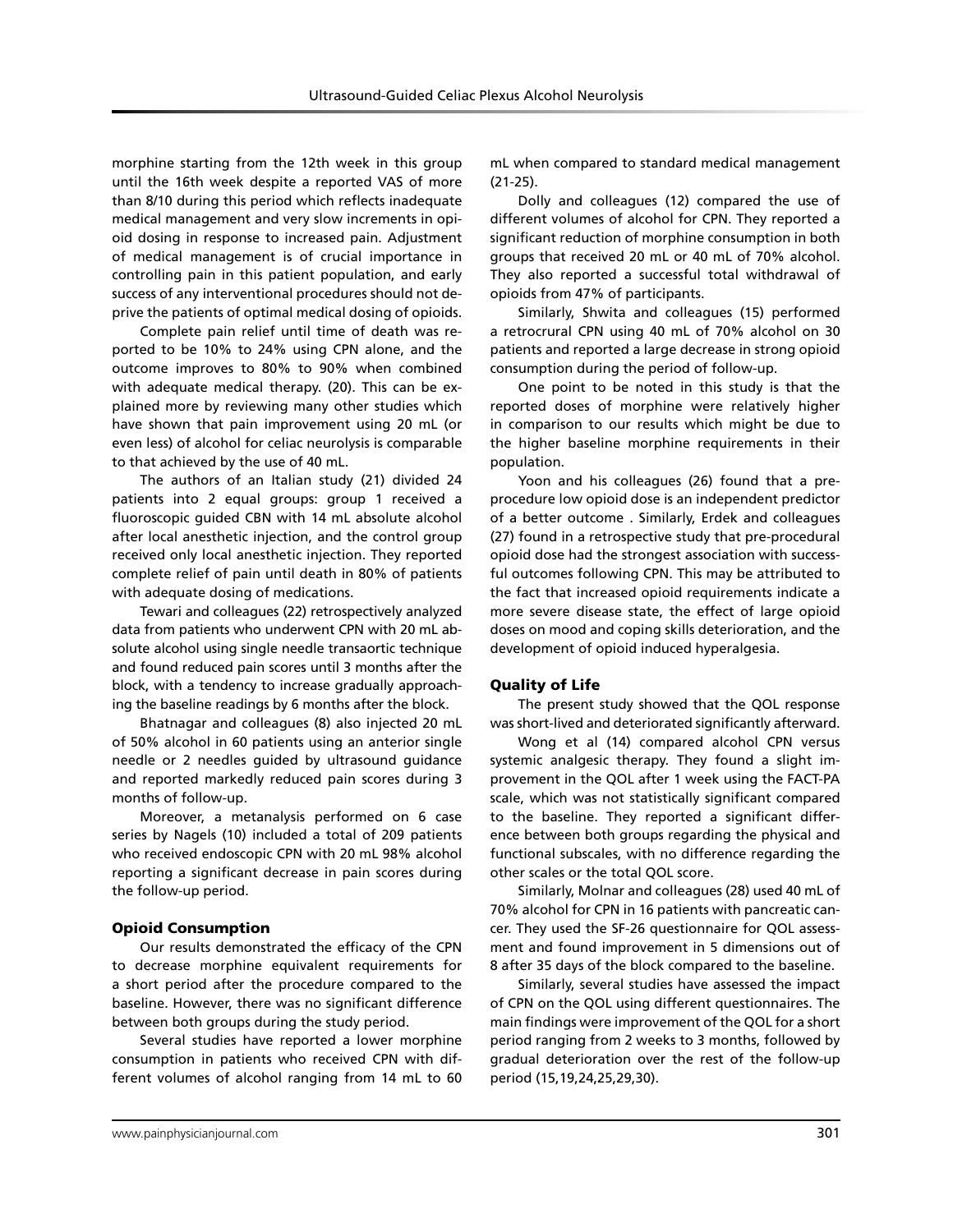A well-documented fact in this context is that chemical neurolysis does not completely disrupt the nerve cells, and the destructed cells tend to regrow. Also, there is a risk of deafferentation pain arising from abnormal regeneration after CPN. Vranken et al (31) did an autopsy on 2 cases of cancer pancreases receiving 40 mL of 70% alcohol through catheters. The first showed pain reduction for 2 months and received another injection of 40 mL 70% alcohol, and the second received the repeated block after 2 weeks of the first procedure. Microscopically there was evidence of affected neurons, but interestingly the greater amount of CP neurons and ganglia showed normal morphology.

## Procedure-Related Side Effects

Hypotension was responsive to fluid management, and diarrhea was self-limited in all patients without long-term complications. A preloading with fluids may contribute to the lower incidence of hypotension after CPN, as reported by Marcy and colleagues (32).

The fact that we injected alcohol in front of the aorta might also be a reason for the lower rate of these side effects. Ischia et al found less orthostatic hypotension during the transaortic approach compared to other posterior approaches for CPN. This was explained by the fact that neurolytic agent injection anterior to the aorta limits its spread in the psoas compartment, which contains the sympathetic chain (20).

Several studies concluded that these complications were mild and responded to conservative management and that there was no difference in incidence or severity depending on the volume of injected alcohol (18,26,33-35).

Finally, there are several limitations of this study. This was a single-center study with a relatively small sample size. Further prospective, multicenter, randomized, and controlled studies with a larger sample size are required to confirm the effects in this study.

## **CONCLUSION**

During ultrasound-guided CPN for patients with inoperable upper abdominal cancers who failed medical management, a volume of 20 mL is as effective as 40 mL of 70% alcohol regarding pain control, opioid consumption, QOL, and procedure-related complications.

## Acknowledgments

We would like to show thanks and appreciation to every patient who participated in our work. Deep thanks to our colleagues in the Suez Canal university hospital. Special thanks to our colleague Wesam Fawzy, MD, for her help in statistical work.

This study was approved by Suez Canal University's Institutional ethical review board committee (research #3354) on 03/01/2018, and written informed consent was obtained from all patients participating in the trial. The trial was registered before enrolment of the first patient at the Pan African Clinical Trial Registry (PACTR) (www.pactr.org) database (PACTR201803003212106, Date of registration: 22 March 2018). This manuscript adheres to the applicable CONSORT guidelines.

## Author's Contribution

Mohamed E. Abdel-Ghaffar, MD: This author helped in preparing the concept of the research, design, data acquisition, and final editing of the paper.

Salah A. Ismail, MD: This author helped in preparing the concept of the research, design, clinical work,dData acquisition, and final editing of the paper.

Reda A.Ismail, MD: This author helped in the definition of intellectual content, literature search, manuscript review, and manuscript editing.

Mostafa M. Ebrahim, MD: This author helped in literature search, clinical work, and data acquisition.

Mohamed E. Abuelnaga, MD: This author helped in literature search, clinical work, manuscript preparation, and manuscript review.

## **REFERENCES**

- Sehgal S, Ghaleb A. Neurolytic celiac plexus block for pancreatic cancer pain: A review of literature. *Indian J Pain* 2013; 27:121-131.
- 2. Wyse JM, Chen YI, Sahai AV. Celiac plexus neurolysis in the management of unresectable pancreatic cancer: When and how? *World J Gastroenterol* 2014; 20:2186-2192.
- 3. Bahn BM, Erdek MA. Celiac plexus block

and neurolysis for pancreatic cancer. *Curr Pain Headache Rep* 2013;17:310.

- 4. Eisenberg E, Carr D, Chalmers T. Neurolytic celiac plexus block for treatment of cancer pain: A metaanalysis. *Anesth Analg* 1995; 80:290-295.
- 5. Ghai A, Kumar H, Karwasra R, Kad N, Rohilla S, Parsad S. Ultrasound guided celiac plexus neurolysis by anterior approach for pain management in

upper abdominal malignancy: Our experience. *APICare* 2019;274-281.

- 6. Dhamija E, Khandelwal I, Bhatnagar S, Thulkar S. A systematic approach to give bedside ultrasound-guided celiac plexus block. *Indian J Pain* 2017; 31: 80-85.
- 7. Caratozzolo M, Lirici M, Consalvo M, Marzano F, Fumarola E, Angelini L. Ultrasound-guided alcoholization